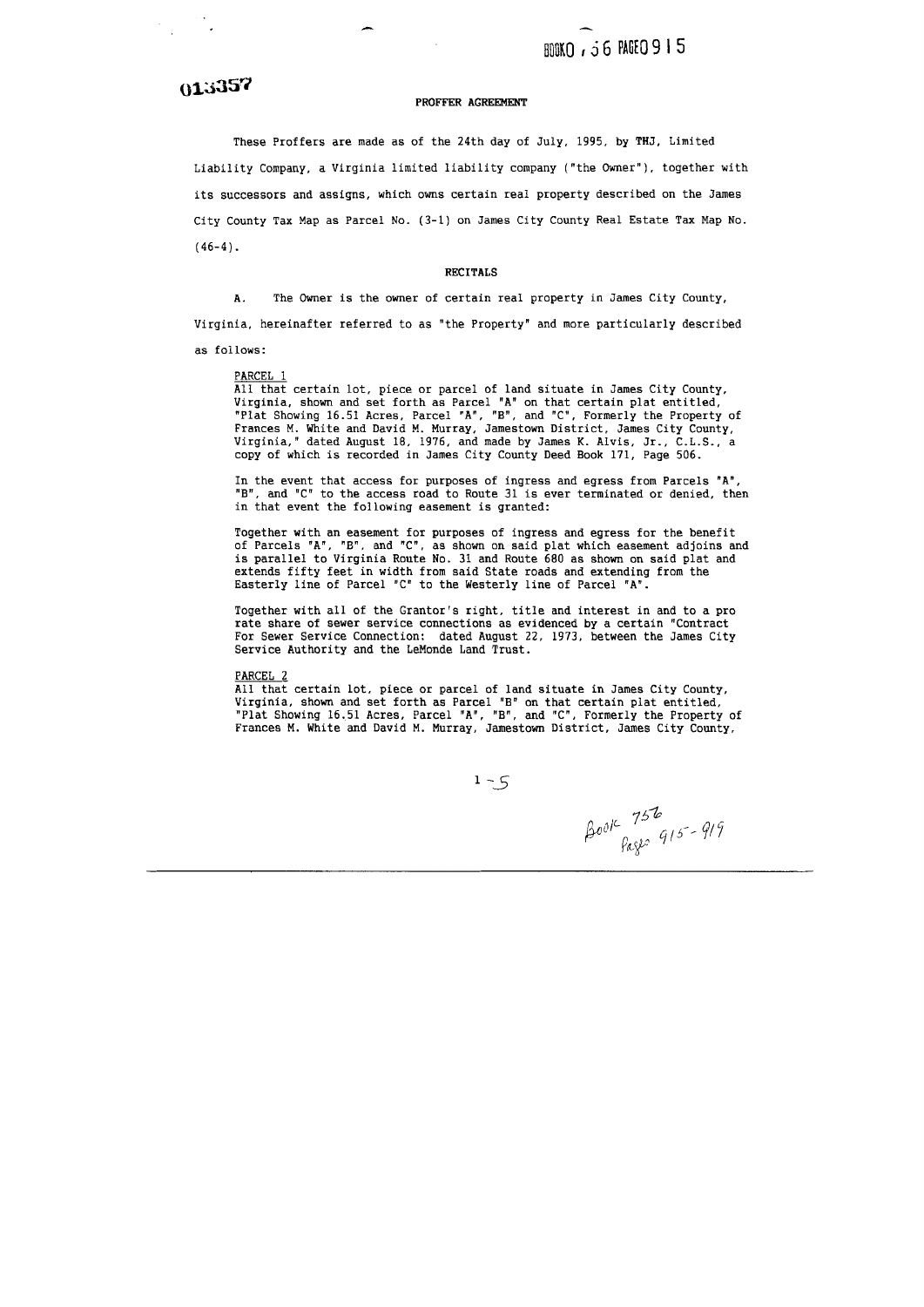## $B00KO756$  PAGEO 9 16

Virginia," dated August 18, 1976, and made by James K. Alvis, Jr., C.L.S., a copy of which is recorded in James City County Deed Book 171, Page 506, and on which plat said Parcel "B" is shown to contain 4.876 acres.

 $\sim$   $\mu$ 

 $\sim$ 

In the event that access for purposes of ingress and egress from Parcels "A", **"B",** and "C" to the access road to Route 31 is ever terminated or denied, then in that event the following easement is granted:

Together with an easement for purposes of ingress and egress for the benefit of Parcels "A", "8". and "C", as shown on said plat which easement adjoins and is parallel to Virginia Route No. 31 and Route 680 as shown on said plat and extends fifty feet in width from said State roads and extending from the Easterly line of Parcel "C" to the Westerly line of Parcel "A".

Together with all and singular the buildings and improvements thereon, the tenements, hereditaments and appurtenances thereunto belonging or in anywise appertaining.

Subject, however, to all easements, conditions, and restrictions of record affecting said property.

This is the same property acquired, as Parcel IV and Parcel V, by Frank L. Fernandez. married, by Deed of Gift dated April 10, 1994, from Frank L. Fernandez, aka F.L. Fernandez. and Mary K. Fernandez, aka Mary Kay Fernandez, husband and wife, of record in the said Clerk's Office in Deed Book 688, Page 843.

B. The Owner has applied to James City County ("the County") for a rezoning of the Property from the R-8, Rural Residential Zoning ("the Existing Zoning") to R-5 Multi-Family Residential ("the Proposed Zoning").

C. The County's Comprehensive Plan Land Use Map specifically designates the Property as "Multi-Family Residential" expressly providing for multi-family residential development patterns at densities of eight dwelling units per acre or less for projects under three stories and comprised of one hundred units or less. The proposed project will contain less than one hundred units.

D. The Owner desires to offer to the County certain proffers on the development of the Property not generally applicable to land similarly zoned for the protection and enhancement of the community and to provide for the high quality and orderly development of the Property.

 $2 - 5$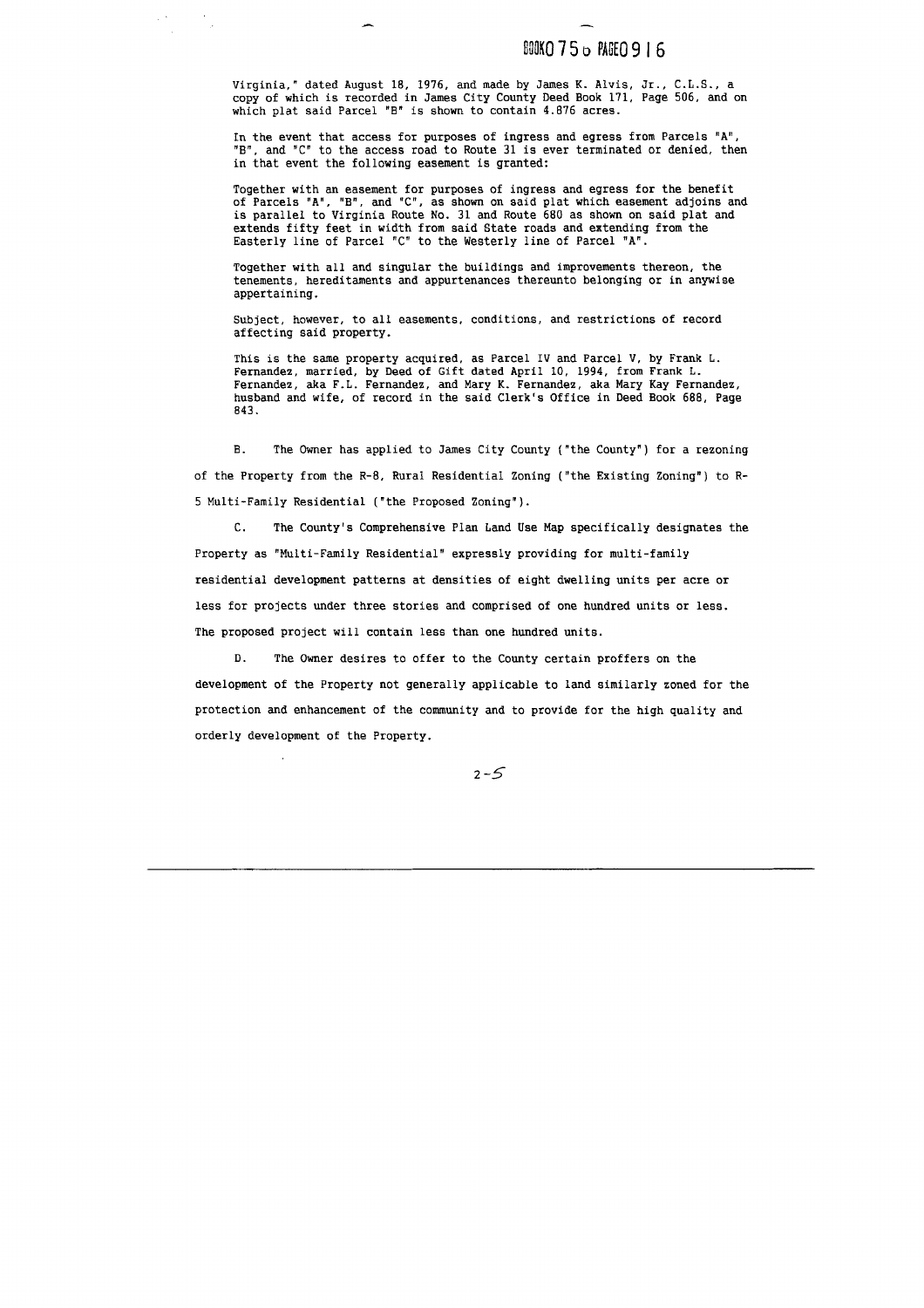# BOOKO 7 J 6 PAGE 0 9 1 7

NOW, THEREFORE, for and in consideration of the approval by the County of the proffers hereinafter set forth and pursuant to para. 15.1-491.1, et. seq., of the Code of Virginia, 1950, as amended, and para. 20-16 et. seq. of the County Code, the Owner agrees that in developing the Property, it will meet and comply with such of the following proffers accepted by the County in developing the Property. In the event the zoning of the Property is not changed from the Existing Zoning to the Proposed Zoning, these proffers shall be withdrawn and shall become null and void.

 $\mathcal{L}^{\text{max}}$ 

#### PROFFERS

- $1.$ Recognizing that site development will require addressing and resolving significant drainage issues early in the site design process including gravity discharge from a storm water pond, protection of Cardinal Acres and Jamestown 1607 developments, downstream adequacy and appropriate outfall location, a drainage plan shall be submitted to Code Compliance prior to final site plan approval. Recommendations and findings of the drainage study shall be implemented by the applicant.
- $2.$ The on site BMP facility shall be no closer than 30' to the exterior boundaries of the property. Landscape buffering shall be placed around the perimeter of the BMP and will be shown on a plan subject to approval by the Director of Planning prior to final site plan approval.
- $3.$ There shall be a greenbelt landscape buffer at least 150' in depth provided along the service road frontage of the property. This greenbelt shall include, but not be limited to, a single row of twelve pin oak or similar-type trees equally dispersed and set back 20' from the service road pavement. This greenbelt shall also include an additional 30 seedling trees beyond the Landscape Ordinance minimums of which one third to one half shall be evergreen trees. A landscape plan for this greenbelt shall be subject to approval by the Director of Planning prior to final site plan approval.
- $4.$ There shall be one entrance to the property off of the service road that currently serves Cardinal Acres and Jamestown 1607.
- $5.$ At least 50' of right-of-way shall be reserved for possible connection to the adjacent Mainland Farm property. The location shall be subject to approval by the Director of Planning prior to final site plan approval.
- 6. The developers agree to comply fully with the County's Archaeological Condition Policy which states:

"A Phase I Archaeological Study for the entire site shall be submitted to the Director of Planning for his review and approval prior to land disturbance. A

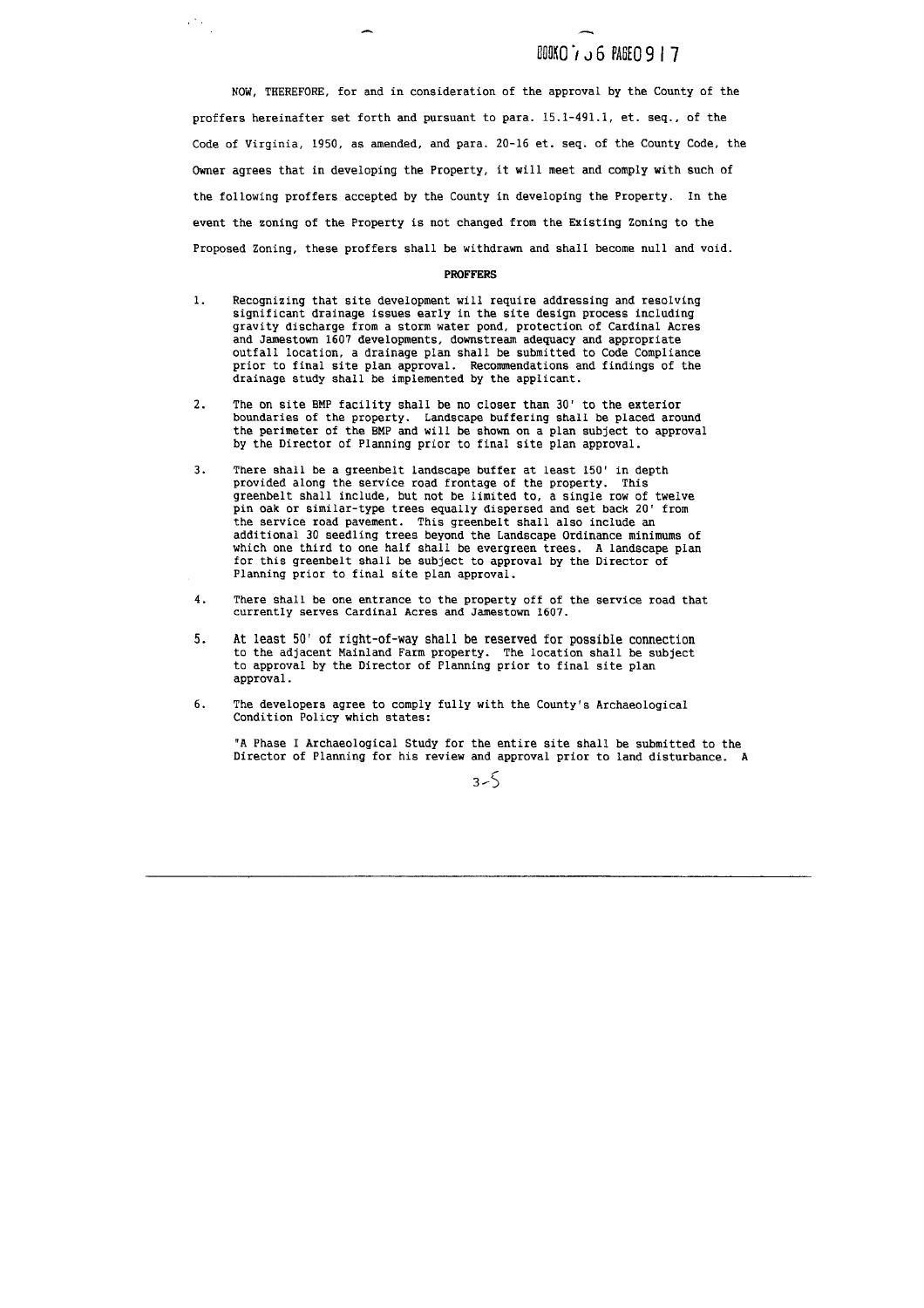# **BOOKO 756 rAGEO 918**

treatment plan shall be submitted to and approved by the Director of Planning for all sites in the Phase I study, that are recommended for a Phase I1 evaluation and/or identified as being eligible for inclusion on the National Register of Historic Places. If a Phase I1 study is undertaken such a study shall be approved by the Director of Planning and a treatment plan for said sites shall be submitted to and approved by the Director of Planning for sites that are determined to be eligible for inclusion on the National Register of Historic Places and/or those sites that require a Phase I11 study. If, in the Phase I1 study, a site is determined eligible for nomination to the National Register of Historic Places and said site is to be preserved in place, the treatment plan shall include nomination of the site to the National Register of Historic Places. If a Phase I11 study is undertaken for said sites, such studies shall be approved by the Director of Planning prior to land disturbance within the study area. All Phase I, Phase I1 and Phase I11 studies shall meet the Virginia Department of Historic Resource's Guidelines for Preparing Archaeological Resource Management Reports and the Secretary of the Interior's Standard and Guidelines for Archaeoloqical Documentation, as applicable, and shall be conducted under the supervision of a qualified archaeologist who meets the qualifications set forth in the Secretary of the Interior's Professional Qualification Standards. All approved treatment plans shall be incorporated into the plan of development for the site, and the clearing, grading or construction activities thereon.

#### **GENERAL PROFFERS**

### 1. Headinqs :

All section and subsection headings of this Agreement are for convenience only and are not part of these proffers.

### 2. Severability of Provisions:

If any clause, sentence, and paragraph, section or subsection of these Proffers shall be adjudged by any County of competent jurisdiction to be invalid for any reason, including a declaration that it is contract to the Constitution of the Commonwealth or of the United States, or if the application thereof to the Owner or to any government agency or circumstance is held invalid, such judgment or holding shall be confined in its operation to the clause, sentence, paragraph, section or subsection hereof or the specific application thereof, directly involved in the controversy in which the judgment or holding shall have been rendered or made, and shall not in any way affect the validity of any other clause, sentence, paragraph, section or subsection hereof, or affect the validity of the application thereof to the Owner or to any other government agency, person or circumstance.

 $4\lesssim$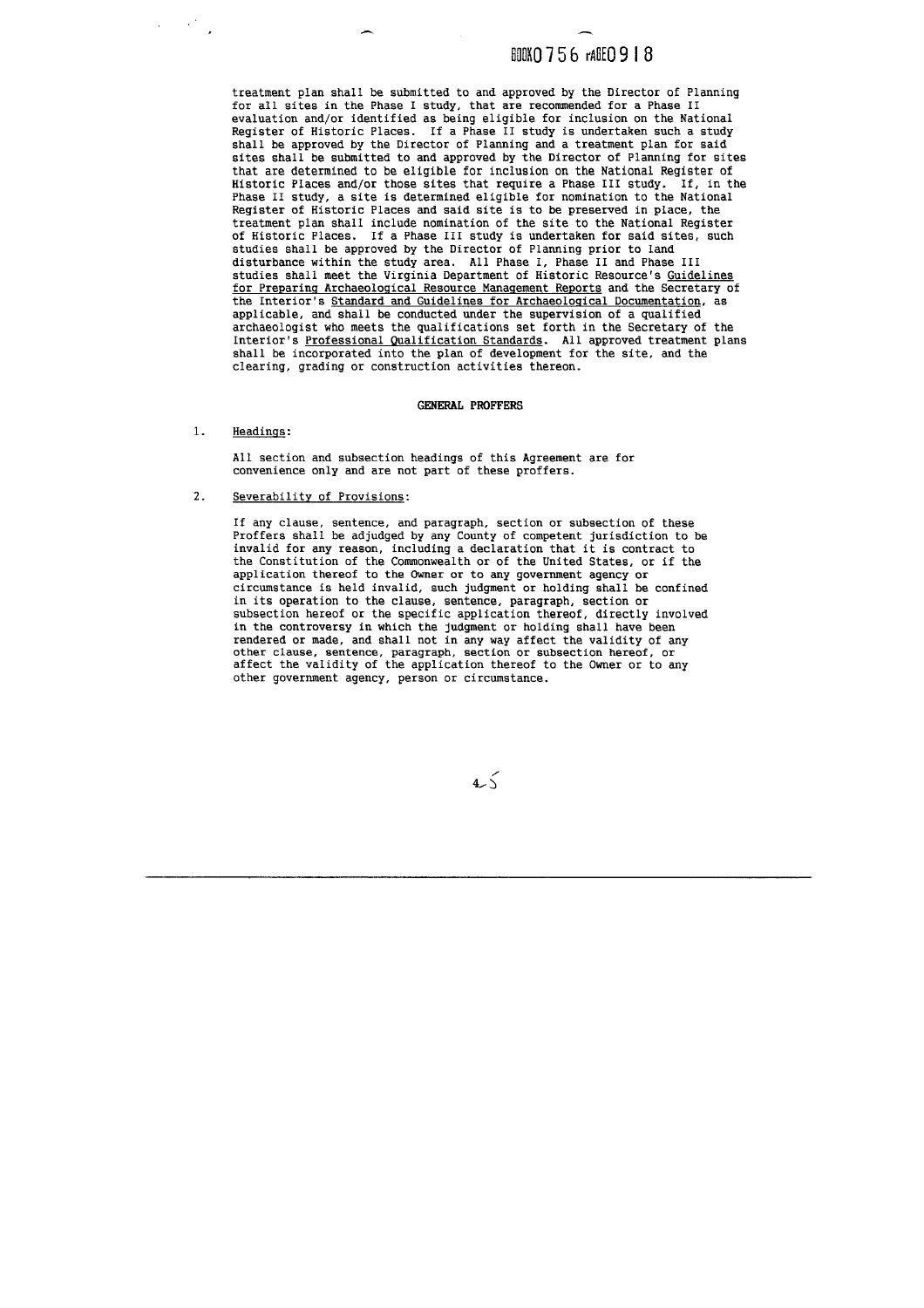**BOOKO 756 PAGEO 919** 

WITNESS the following signature and seal:

**Limited Lability Company<br>ginje limited Liability Company** THJ. A V  $By:$ 

STATE OF VIRGINIA

My commission Expires:

 $\mathcal{O}(\frac{1}{\epsilon})$ 

COUNTY OF JAMES CITY, to-wit:

The foregoing instrument was acknowledged before me this 24th day of July, 1995 by Larry R. McCardle, Manager of THJ Limited Liability Company, a Virginia Limited Liability Company, its officer in its behalf first duly authorized.

NOTART PUBLIC<br>Livas commissions as Marcelligne  $0 - 31 - 9$ 

WIA: City of Williamsburg and County of James City, to Valle **Ids Office of the Circulation**  $\sim$  the 北 **Counsburg and County**  $C<sub>1</sub>$  $\rho$ et  $q_5$  $\vee$  of Lieuvas presented vien centri le annoxe**d and/ Edmitted to record of\_**  $1.52$  o'clock Teste: Helene S. Ward, Clark Deputy Clerk

 $5 - 5$